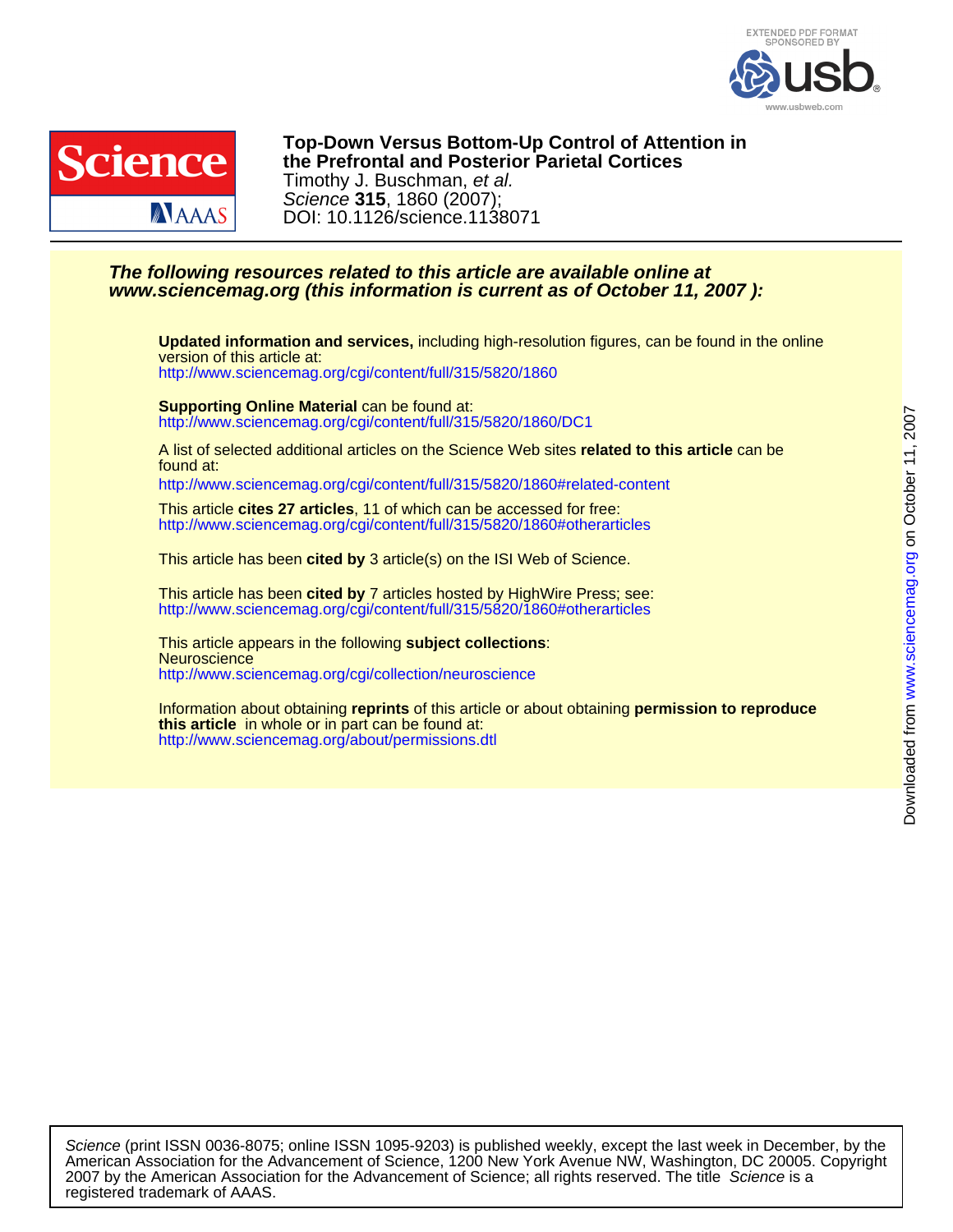## Top-Down Versus Bottom-Up Control of Attention in the Prefrontal and Posterior Parietal Cortices

Timothy J. Buschman and Earl K. Miller\*

Attention can be focused volitionally by "top-down" signals derived from task demands and automatically by "bottom-up" signals from salient stimuli. The frontal and parietal cortices are involved, but their neural activity has not been directly compared. Therefore, we recorded from them simultaneously in monkeys. Prefrontal neurons reflected the target location first during top-down attention, whereas parietal neurons signaled it earlier during bottom-up attention. Synchrony between frontal and parietal areas was stronger in lower frequencies during top-down attention and in higher frequencies during bottom-up attention. This result indicates that top-down and bottom-up signals arise from the frontal and sensory cortex, respectively, and different modes of attention may emphasize synchrony at different frequencies.

**V** to depend on "top-down" signals derived from knowledge about the current task (e.g. finding your lost keys) whereas to depend on "top-down" signals derent task (e.g., finding your lost keys), whereas the automatic "bottom-up" capture of attention is driven by properties inherent in stimuli that is, by salience (e.g., a flashing fire alarm)  $(1-3)$ . Imaging and neurophysiological studies have found neural correlates of both types in the frontal and posterior parietal cortices  $(1, 2, 4-6)$ , but their respective contributions are not clear; they have largely been studied in separate experiments, rendering comparisons difficult and obscuring timing differences that could give clues to information flow (7).

We therefore recorded from multiple electrodes simultaneously implanted in the frontal and parietal cortices as monkeys (Macaca mulatta) found a visual target under two conditions (Fig. 1A). The target was randomly located in an array of four stimuli, with conditions differing in how the distractors related to the target. In "pop-out," the distractors were identical and differed from the target along two dimensions (color and orientation), so the target's salience automatically drew attention to it  $(1-3)$ . During "search," each distractor independently differed from the target. Because the target matched some of the distractors in each dimension, it was not salient and had to be sought using only its remembered appearance  $(1-3)$ . The monkeys showed the behavioral hallmarks of bottom-up versus top-down attention. Psychophysical testing showed a shallower increase in reaction time with more distractors during pop-out than during search (6 ms per item for pop-out, 22 ms per item for search;  $P < 0.001$ , t test of least-squares linear regression). During recording, when three distractors were always presented, the monkeys'

reaction time was significantly longer and more variable for search than for pop-out (Fig. 1B).

We focused on the lateral intraparietal area (LIP) in the parietal cortex and the lateral prefrontal cortex (LPFC) and frontal eye fields (FEF) in the frontal cortex  $(1, 2, 4-6, 8-11)$ . For each recording session, we implanted up to 50 electrodes (25 in frontal and 25 in parietal cortex). We recorded the activity of 802 neurons over 24 sessions (12).

We determined when each neuron first "found" (reflected) the target location by computing when the amount of information in its firing rate about target location first reached significance  $(13)$ . The data for each trial were grouped by condition (pop-out or search) and by target location, thus factoring out information about target features. The top row of Fig. 2 shows the distribution of these times relative to the start of the saccade. During popout, there was a bimodal distribution (Fig. 2A). For each area, there was a population of neurons that first found the target well before the saccade (i.e., shortly after visual array onset) and a separate population that found the target after the saccade. The early population consisted of 35% of all target location–selective LIP neurons (24/68), 51% of selective LPFC neurons (40/78), and 31% of selective FEF neurons (17/54). There were clear differences in timing: LIP neurons found the target first, followed by LPFC neurons and then FEF neurons. Fits of bimodal Gaussians (Fig. 2A) indicated that the early population of LIP neurons was centered at 162 ms before the saccade [95% confidence interval (CI), 200 to 124 ms], followed by the early populations in LPFC and FEF, 77 ms (95% CI, 84 to 70 ms) and 40 ms (95% CI, 56 to 23 ms) before the saccade, respectively (LIP < PFC,  $P < 10^{-25}$ ; LIP < FEF,  $P = 6 \times 10^{-8}$ ; PFC < FEF,



Fig. 1. (A) Behavioral task comparing visual search and pop-out. Red circle indicates eye position. (B) Histogram of reaction times (RTs) during search and pop-out tasks across all recording sessions for one target and three distractors. Average RTs for search (272 ms) and pop-out (233 ms) differed significantly ( $P < 10^{-5}$ , t test). The variance in RT also differed significantly (SDs of 43 ms for search and 33 ms for pop-out,  $P < 10^{-5}$ ,  $\chi^2$  test).

Picower Institute for Learning and Memory, RIKEN-MIT Neuroscience Research Center, and Department of Brain and Cognitive Science, Massachusetts Institute of Technology, Cambridge, MA 02139, USA.

<sup>\*</sup>To whom correspondence should be addressed. E-mail: ekmiller@mit.edu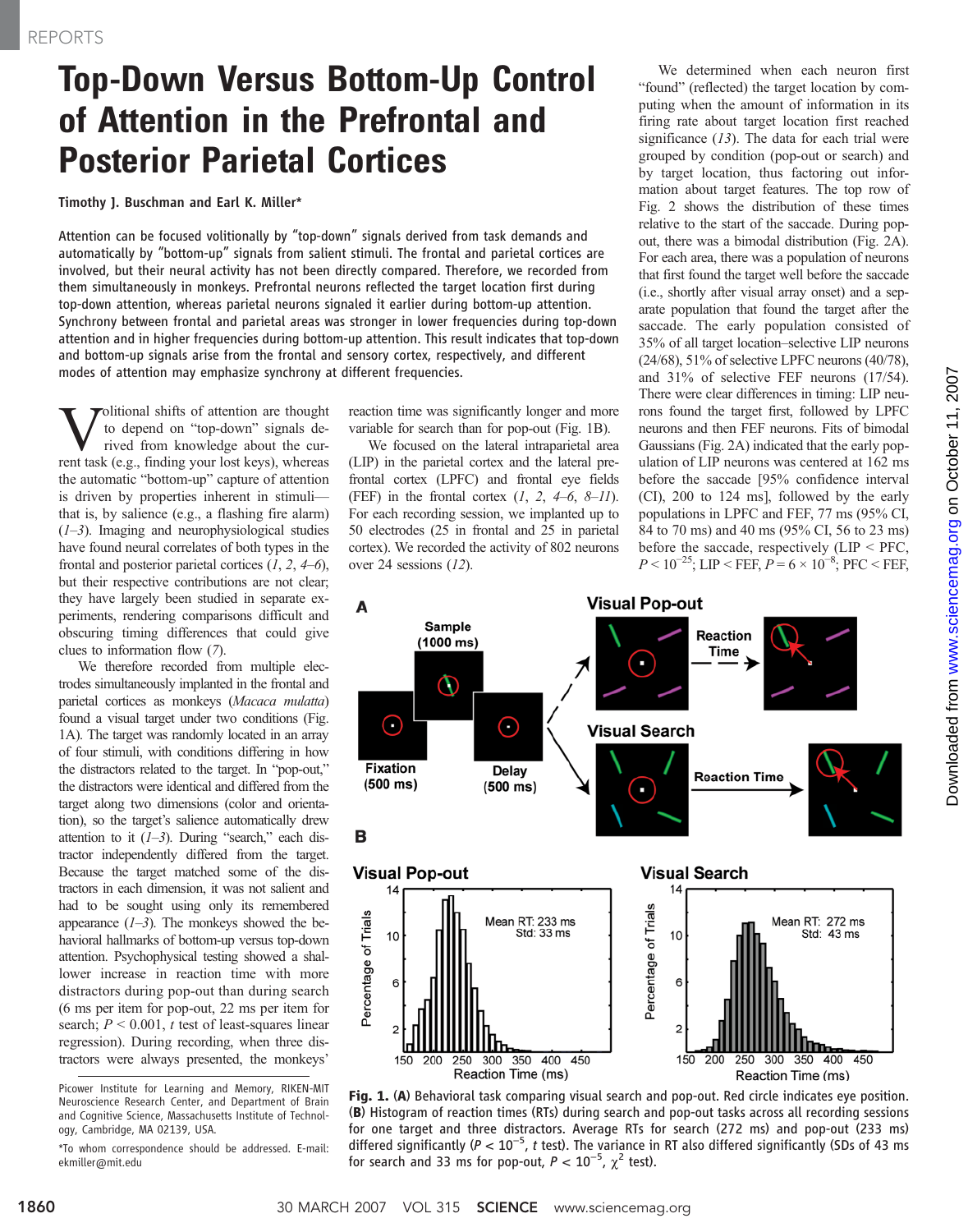$P = 6 \times 10^{-5}$ ; t test) (12). The distribution of the neurons that found the target after the saccade was overlapping in all three areas and centered about 100 ms after saccade (Fig. 2A).

The same ordering was seen in the cumulative distributions of these data (Fig. 2C) (14). LIP, LPFC, and FEF neurons began finding the target 170 ms, 120 ms, and 35 ms before saccade, respectively (LIP < PFC,  $P = 0.05$ ; LIP < FEF,  $P = 0.009$ ; PFC < FEF,  $P = 0.002$ ; randomization test) (12). One-quarter of the selective LIP neurons (17/68) began encoding the target location before the LPFC population first carried significant information. This is more than expected by chance ( $P = 2 \times 10^{-5}$ , tested against binomial distribution). When aligning trials on visual array onset instead of saccade, we found similar results (12).

In the search task, neurons began finding the target later than in pop-out, just before the saccade, and in the reverse order: The frontal areas (LPFC and FEF) showed selectivity first, followed by LIP (Fig. 2, B and D). About onethird of all selective neurons in FEF and LPFC

began to reflect the target location before the saccade (19/60 and 21/70, respectively), whereas only 14% (8/58) of selective LIP cells did so. This is greater than expected by chance for FEF and LPFC, but not for LIP ( $P = 8 \times$  $10^{-5}$ ,  $P = 4 \times 10^{-5}$ , and  $P = 0.41$ , respectively, tested against binomial distribution). The cumulative distributions in Fig. 2D show that target location information reached significance in the FEF and LPFC at 50 and 40 ms before the saccade, respectively, followed by LIP (LPFC and FEF were earlier than LIP,  $P = 0.027$  and  $P = 0.006$ , respectively; randomization test) (12). Whereas during pop-out, the LIP neurons found the target first (and well before the saccade); during search, target location information in LIP did not reach significance until 32 ms after the saccade. As with pop-out, similar results were observed when trials were aligned on visual array onset (12).

Synchrony of neural activity may increase the effectiveness of connections between brain areas and enhance the representation of attended stimuli  $(15-19)$ . To investigate this,

we quantified the degree of synchrony between local field potentials (LFPs) in the parietal and frontal cortices. Synchrony was measured between all pairs of simultaneously recorded electrodes that had at least one neuron selective for target location (282 pairs). The degree of synchrony was captured in the coherence statistic, a measure of the co-spectrum between two signals, normalized for the power (20). Significance was determined by randomization tests (12). Because similar results were found between LIP and LPFC and between LIP and FEF, we combined data from the LPFC and FEF.

During both search and pop-out, there was an increase in coherence between LIP and frontal cortex in a middle (22 to 34 Hz) and upper (35 to 55 Hz) frequency band (Fig. 3) that peaked during the perisaccadic period (i.e., around the time of the attention shift) (Fig. 4A). The increase in coherence for each frequency band differed between bottom-up and top-down (Fig. 4A). This was highlighted by subtracting coherence during pop-out from coherence during search. Figure 4B shows a greater increase in middle-frequency (22 to 34 Hz) coherence between LIP and frontal cortex during top-down search than during bottom-up pop-out. By contrast, the increase in upper-



Fig. 2. Timing of target location selectivity during pop-out (left column) and search (right column). Significance was determined through randomization tests (12). (A and B) Distribution of times at which neurons first began to carry significant information about the target location, relative to the saccade. Vertical black line indicates saccade; gray shaded regions indicate mean (±1 SD) of distribution of visual array onset. (C and D) Normalized cumulative sums of the histograms shown in (A) and (B), respectively. A z-score for the observed distribution was calculated through randomization tests and was corrected for multiple comparisons (12).



Fig. 3. LFP coherence between LIP and frontal cortex (LPFC and FEF) across frequencies for (A) pop-out and (B) search tasks. Coherence was calculated around the time of the attention shift (in a perisaccadic period, beginning 150 ms before saccade to 50 ms afterward) and compared to a baseline, an intertrial interval (ITI) epoch (a 200-ms window starting 500 ms before trial onset). Shaded regions are 95% confidence intervals around average coherence. Frequencies below 10 Hz are not meaningful (and are not shown) because of the relatively short time epochs used.